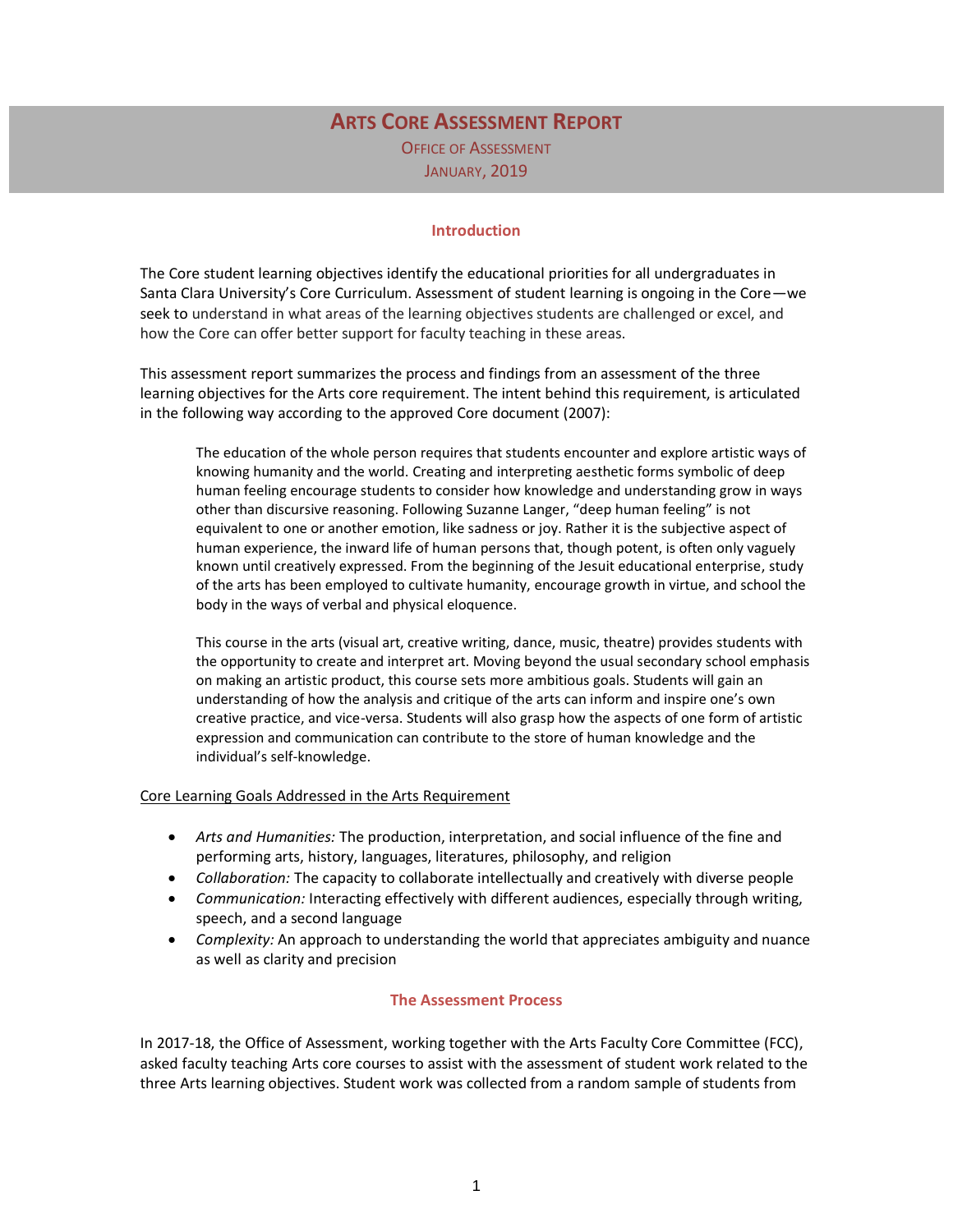27 of the 32 Arts courses taught by distinct faculty during winter quarter, 2018. All three learning objectives for the Arts Core requirement were assessed.



A rubric was developed by the Office of Assessment and the Arts FCC to score student work (see Appendix). Student learning for each objective was scored on a four-point proficiency scale. Faculty teaching the courses provided scores for the students for LO 1.1 since they were in the best position to evaluate how well students had learned and applied artistic techniques and aesthetic principles to create works of art. Faculty also identified the assignments that would provide the clearest evidence for student learning for the other two learning objectives and provided student work for their sample of students. The Office of Assessment obtained work for 105 students, and redacted student and faculty identifiers from this material prior to scoring.

Faculty teaching in the Arts core area and members of the Arts FCC were invited to score the student work in the summer of 2018. Three faculty and one staff member participated in the scoring. After a norming session, sample scoring, and a discussion, the scorers independently reviewed and rated all materials.

## **What We Learned**

The scores given for work for each learning objective were tabulated and converted into percentages.

## **LO 1.1** *Students will learn and apply basic artistic techniques and aesthetic principles to create works of art.*

Student achievement of this learning objective was high. Using the rubric, faculty judged most students (81%) as proficient or highly proficient (see Figure 1). An additional 19% of the students' work was judged as approaching proficiency, and 1% was rated as not proficient.



#### Figure 1. Percent of Rubric Scores for Learning Objective 1.1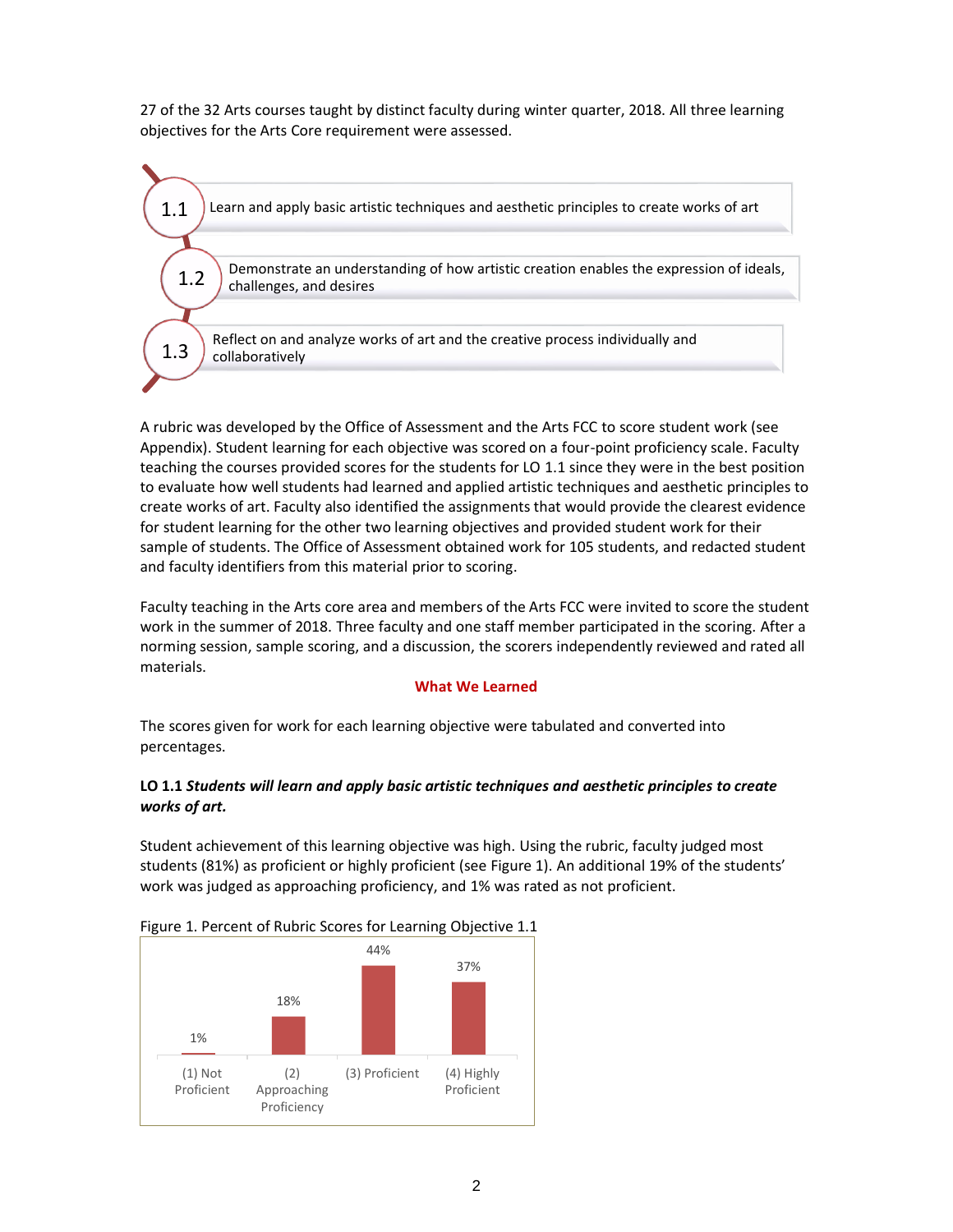## **LO 1.2** *Students will demonstrate an understanding of how artistic creation enables the expression of ideals, challenges, and desires.*

The second learning objective asks that students demonstrate a clear understanding of the relationship of artistic creation to human ideals, challenges, and desires – a type of learning that emphasizes critical and humanistic thinking. Nearly half (48%) of the student work was rated as proficient or highly proficient, 28% of the work as approaching proficiency, and 24% of the work was evaluated as not proficient by the rubric standards.



Figure 2. Percent of Rubric Scores for Learning Objective 1.2

## **LO 1.3** *Students will reflect on and analyze works of art and the creative process individually and collaboratively.*

LO 1.3 requires critical reflection and analysis about art and the creative process on one's own and with others. Over half (59%) of the students' work was scored as proficient or highly proficient following the rubric, with another 31% judged as approaching proficiency, and 10% as not proficient.



Figure 3. Percent of Rubric Scores for Learning Objective 1.3

#### **Conclusions**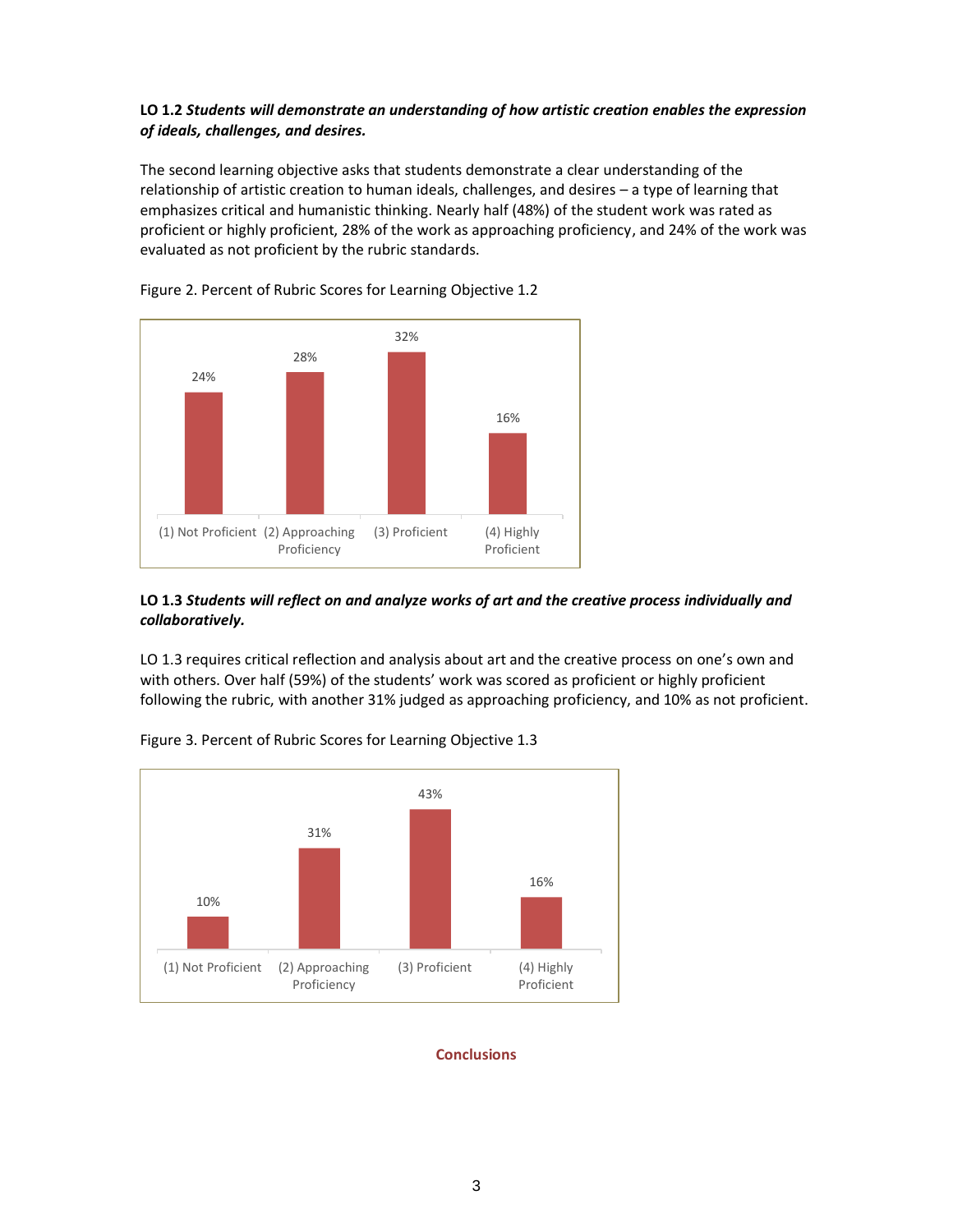Faculty evaluations of student work on the first learning objective (LO 1.1) offers strong support that students are successfully learning and applying basic artistic techniques and aesthetic principles to create works of art.

The rubric scores for the other two learning objectives (understanding of how artistic creation enables the expression of ideals, challenges, and desire (1.2); and reflecting on and analyzing works of art and the creative process individually and collaboratively (1.3)) were not as high overall.

To earn proficiency on 1.2, students needed to demonstrate or express a clear understanding of the connections between the creative process and production of art, and the relevance of art to the larger human experience. Faculty scorers noted that student work that approached or did not meet proficiency was more limited in *analysis* (more descriptive than analytic) or underdeveloped. For example, a faculty scorer made a note next to one student's work for LO 1.2 that it was "Almost all summary and description, no analysis." This may explain why nearly one-fourth of the students' work was rated as "not proficient." Proficiency for 1.3 required that the student's reflections and analysis of works of art be clear and well-developed, and make some relevant connections to specific elements or principles of art and/or its creation. Again, when students received scores for "approaching proficiency" or "not proficient," scorers observed that their responses were too general and lacked specificity in reflection and analysis.

## **Recommendations**

Since the Arts core requirement goes beyond simply the creation of art to include a critical analysis and reflection on the creative process and how this connects with the human experience, faculty teaching these courses are encouraged to share how they have developed meaningful assignments to engage students in these analytic activities as a way of deepening their learning experience in the arts.

Many instructors teaching in the Arts Core use class discussion as a way to address LO 1.2 and LO 1.3. However, beyond discussion, the FCC asks that faculty also develop assignment(s) in which students can engage in critical reflection about art in a way that produces a tangible record for the faculty and others. Faculty may find it helpful to in create and share assignments within or across artistic disciplines that complement the applied learning of the courses, especially given the variety of courses that meet the Arts Core requirements (some courses are two-units, others are four units; some involve participation in large groups such as ensembles or orchestras, while others are taught as stand-alone courses). Certain assignments may work better in some contexts than others. The Office of Assessment is available to assist faculty in the design of prompts that engage students, promote student learning, and serve well for the purposes of assessment.

**Acknowledgments**: The Office of Assessment thanks the Arts FCC, the faculty teaching Core Arts courses who participated in the assessment, the faculty members who offered to serve as scorers for the student work, and our student assistant, Kyla Inouye, who contributes ongoing support to the assessment process.